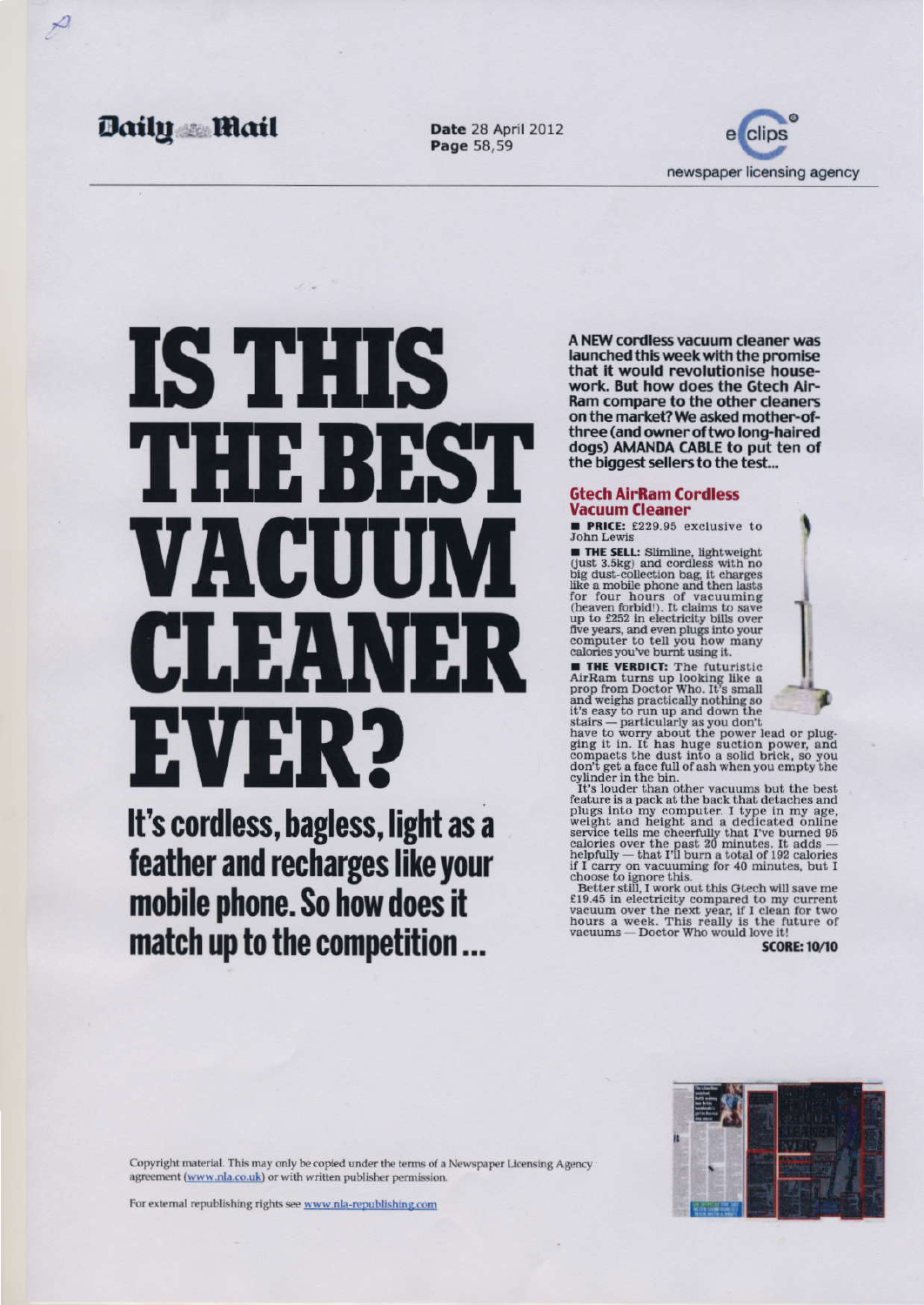# Cordless,<br>bagless... and hoping to clean up Vacuum to take on Dyson

**By Sean Poulter Consumer Affairs Editor** 

IT bears more than a passing resemblance to those carpet sweepers of old.

But industry experts claim this device represents the most important development in vacuum cleaners in more than a century.

There is no power cord, dust bag or 'cyclone technology', yet the battery-powered Gtech AirRAM is said to clean more effectively than its mains-powered rivals, such as Vax and Dyson. It even has a computer to tell you how many calories you've burned while cleaning.

The innovation is a true David to the Goliaths that currently dominate the market.

Despite its high performance, it is tiny in terms of weight and energy use. It weighs just 3.5kg,<br>which is around half that of a conventional mains cleaner. Like

older push-along carpet sweepers it incorporates a spinning brush, however, the clever ele-<br>ment is to combine this with a fan in the base.

Dirt is sucked and brushed into the front and travels just over an inch to a chamber where it collects into small bales that are tipped into the bin.

It runs on rechargeable lithium batteries which hold enough<br>charge to clean two family homes.

The AirRAM has a power rating of just 100 watts, which is a fraction of the 1,100 or even 2,000 of a mains cleaner.

The net effect is it is possible to save some £252 in electricity costs over five years cleaning a large house, which would more<br>than cover the price of £229. Designer Nick Grey, 43, who runs

Worcestershire-based Gtech. said: 'We remember when TVs were bulky and impossible to move around, by contrast you<br>can watch any number of digital channels on an iPhone. Old was big and heavy and new is small and clever, but vacuum cleaners have not really changed in the same way.

'Even I struggle getting a vacuum cleaner up the stairs, but for my 80-yearold mother it is no joke.

On the down side, there is no nozzle on the cleaner for getting in nooks and crannies. However, the firm is working on follow-up

devices.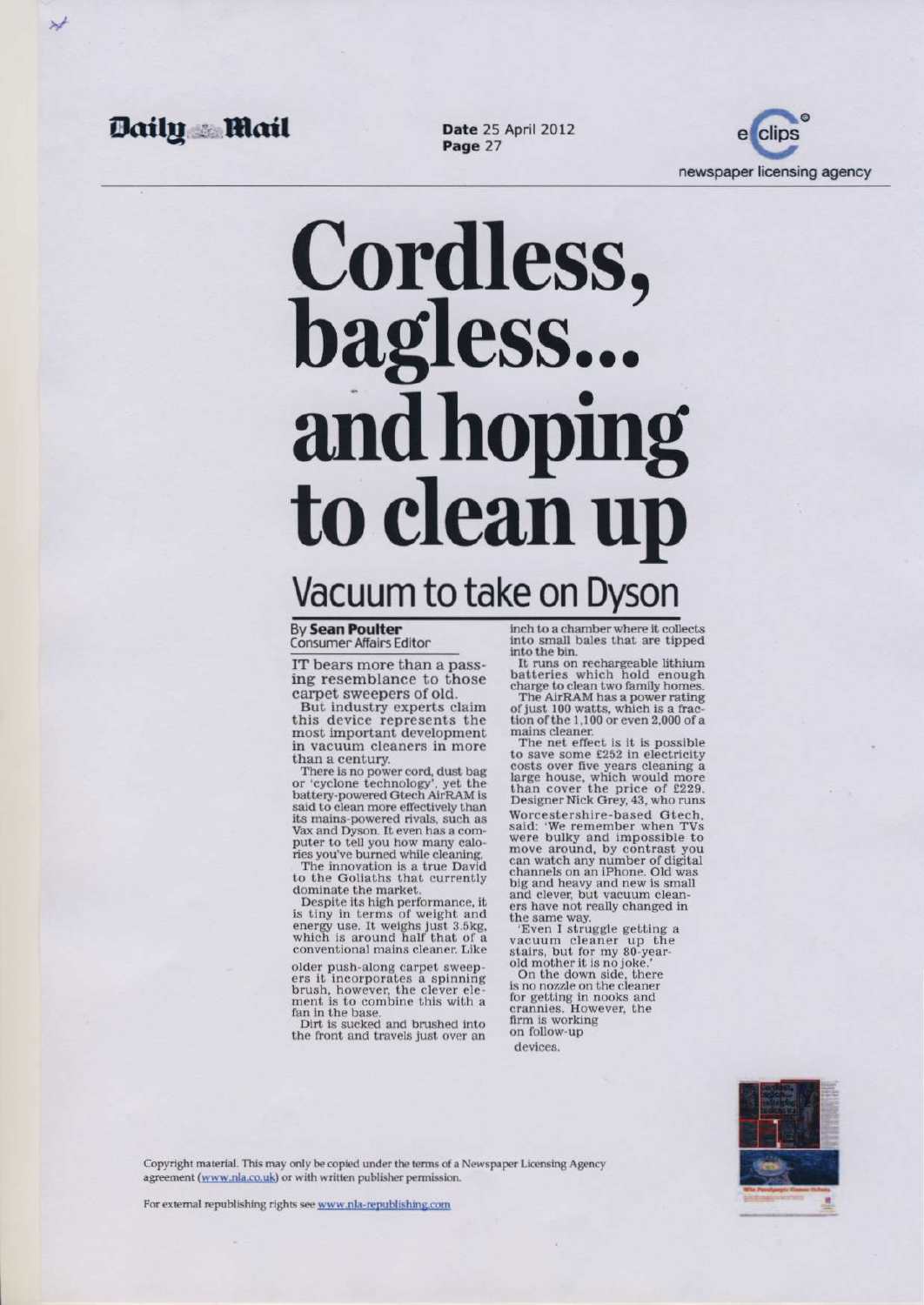## **New vacuum** saves energy

FAMILIES could save more than £250 in energy costs thanks to a new type of vacuum cleaner.

The AirRam, by British firm Gtech. is a cordless machine which runs on a battery charge.

It uses just 100 watts of electricity for an average carpet clean - less than a twentieth of the power used by most mainstream 2000 watt devices.

On average, over five years it will use less than £12 of electricity - about £250 less than standard vacuums. It is bagless and compresses the dirt into a removable plastic bale.

Tests found the cleaner, which costs £229 from John Lewis, had three times the performance and up to six times the running time of other products.

After a four-hour charge, the cleaner will work for 40 minutes. It weighs just over six and a half pounds - half the weight of a standard device.

An on-board computer also tells the user how many calories they have burned while cleaning, as well as how much energy they have saved.

Yat Wong-Jones, a buyer for small electrical appliances at John Lewis. said: "We expect this new state-of-theart vacuum cleaner to be extremely popular."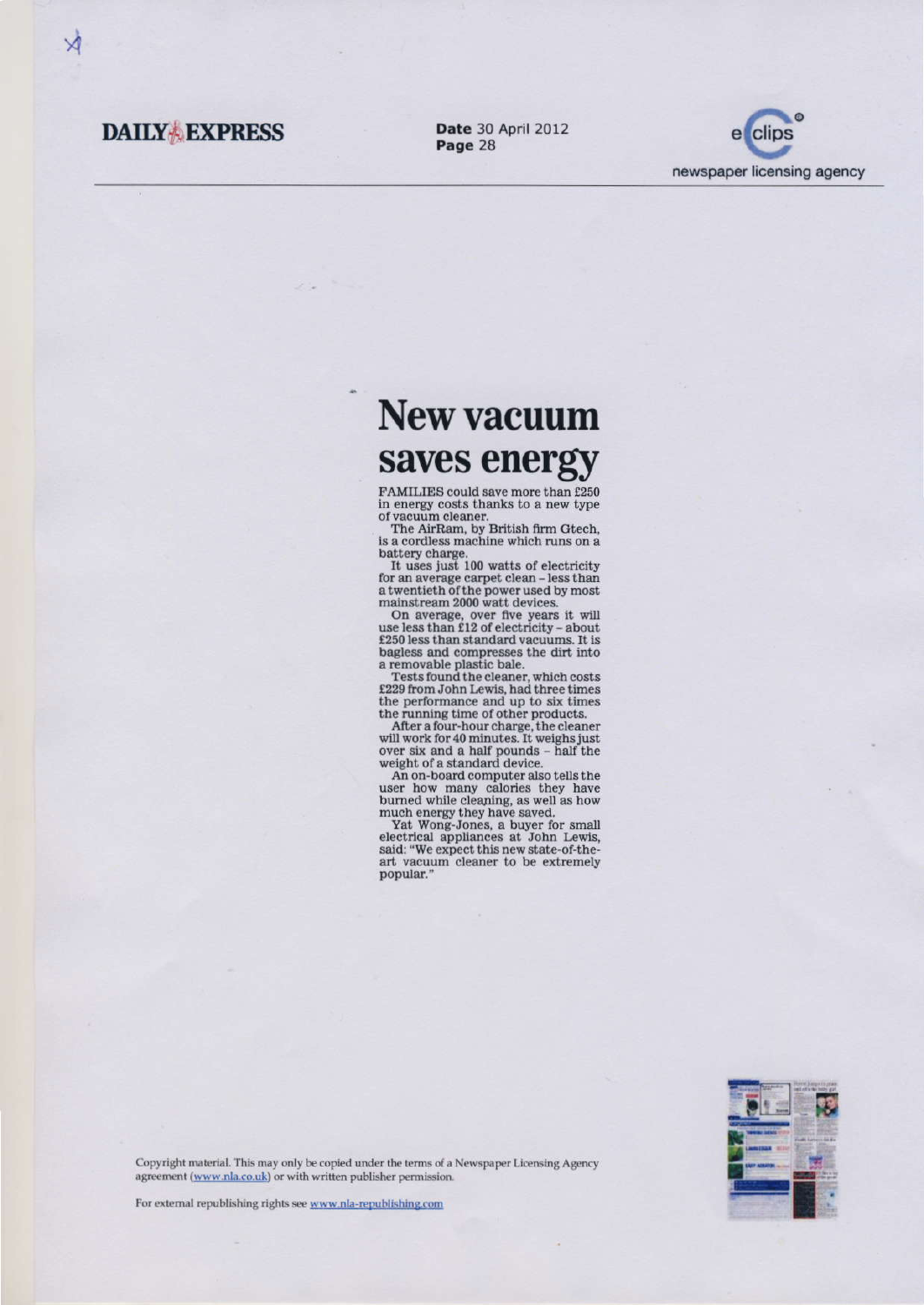

This month the Stylista Team test the latest cleaning gadgets on the market. The AirRAM<sup>154</sup> is this month's firm favourite as it is is lightweight, very easy to manouver under and around furniture, gets right up to the skirting boards and offers a powerful clean which we didn't expect because of it's size. We love that it can be carried up stairs easily, can go from room to room without triping over cables or having to unplug and recharges really quickly making it an efficient and cost effective way to clean the house.

NO CYCLONE, NO BAG, NO DUST CLOUDS, NO CORD British design specialist, Gtech launched AirRAM<sup>TM</sup>, its first cordless vacuum cleaner utilising ground breaking technology that heralds the biggest evolution in vacuum development during the last 20 years. Despite banishing cyclones, bags, dust clouds, cords and using only 100 Watts of electricity, AirRAM<sup>TM</sup> outperforms the UK's leading mains powered and cordless vacuums and launched exclusively in John Lewis stores nationwide priced £229.00. Unlike other cordless products, AirRAM<sup>TM</sup> has all the performance (and more) of its mains powered predecessors yet uses less than one twentieth of the electricity of a 2000W mains vacuum. Using only 100 watts of electricity to deliver this performance, AirRAM<sup>TM</sup> can save up to an astounding £252 in electricity bills over a five year period. Its lightweight and ergonomic design coupled with cordless feature also means you can easily take AirRAMTM upstairs and downstairs reaching into every corner of your home. Available from John Lewis stores nationwide exclusively £229 or visit gtechairram.com or gtechonline.co.uk